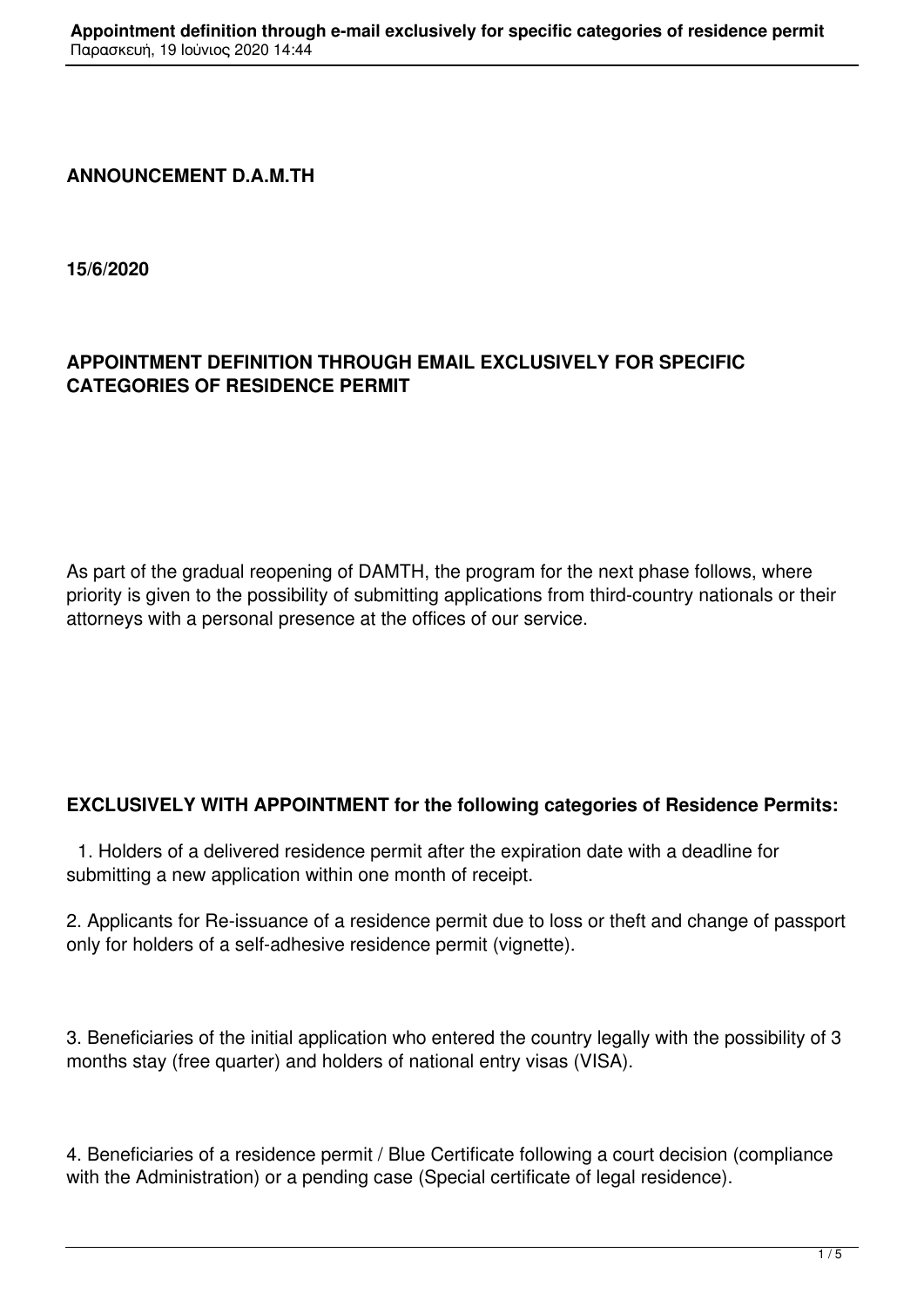5. Employers for submitting requests for transfer, etc.

| ----<br> RE<br>___<br>.<br>-<br>NH |  |  |
|------------------------------------|--|--|
|                                    |  |  |

**EMAIL FOR APPOINTMENT**

 $\sqrt{1}$ 

**Athletes - Financially Independent, People Humanitarian & employer requests for transfers**

**dam-1@damt.gov.gr**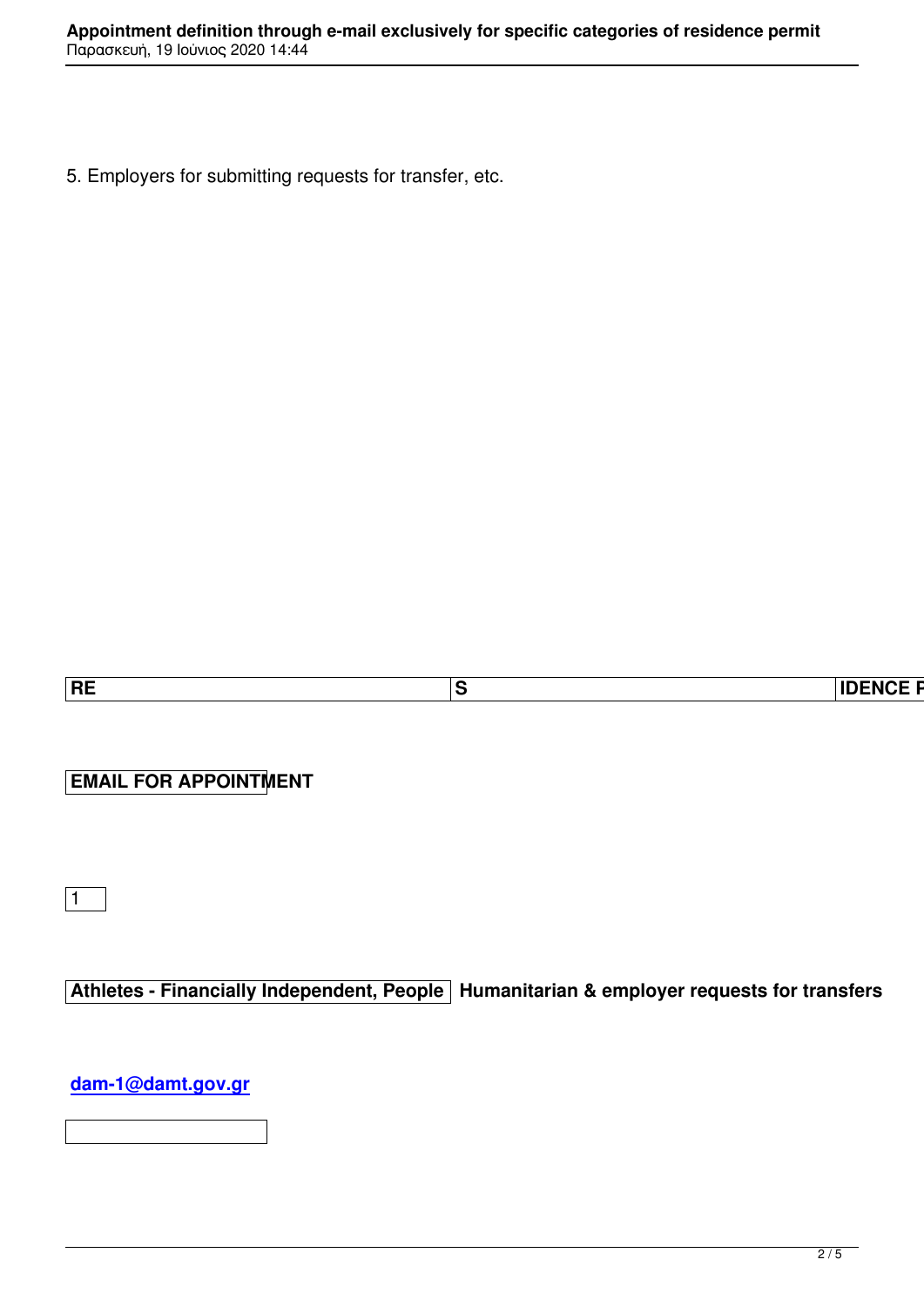**Property Investment – long Term Residence Permits and their family members**

**dam-2@damt.gov.gr**

 $\sqrt{3}$ 

## **Greek Citizens 'Family Members and EU Citizens' Family Members**

**dam-3@damt.gov.gr**

4

**Second Generation / Studies / Vocational Training** 

**dam-4@damt.gov.gr**

 $\sqrt{5}$ 

**Dependent Work upon Transfer (ONLY WITH VISA) and their Family Members**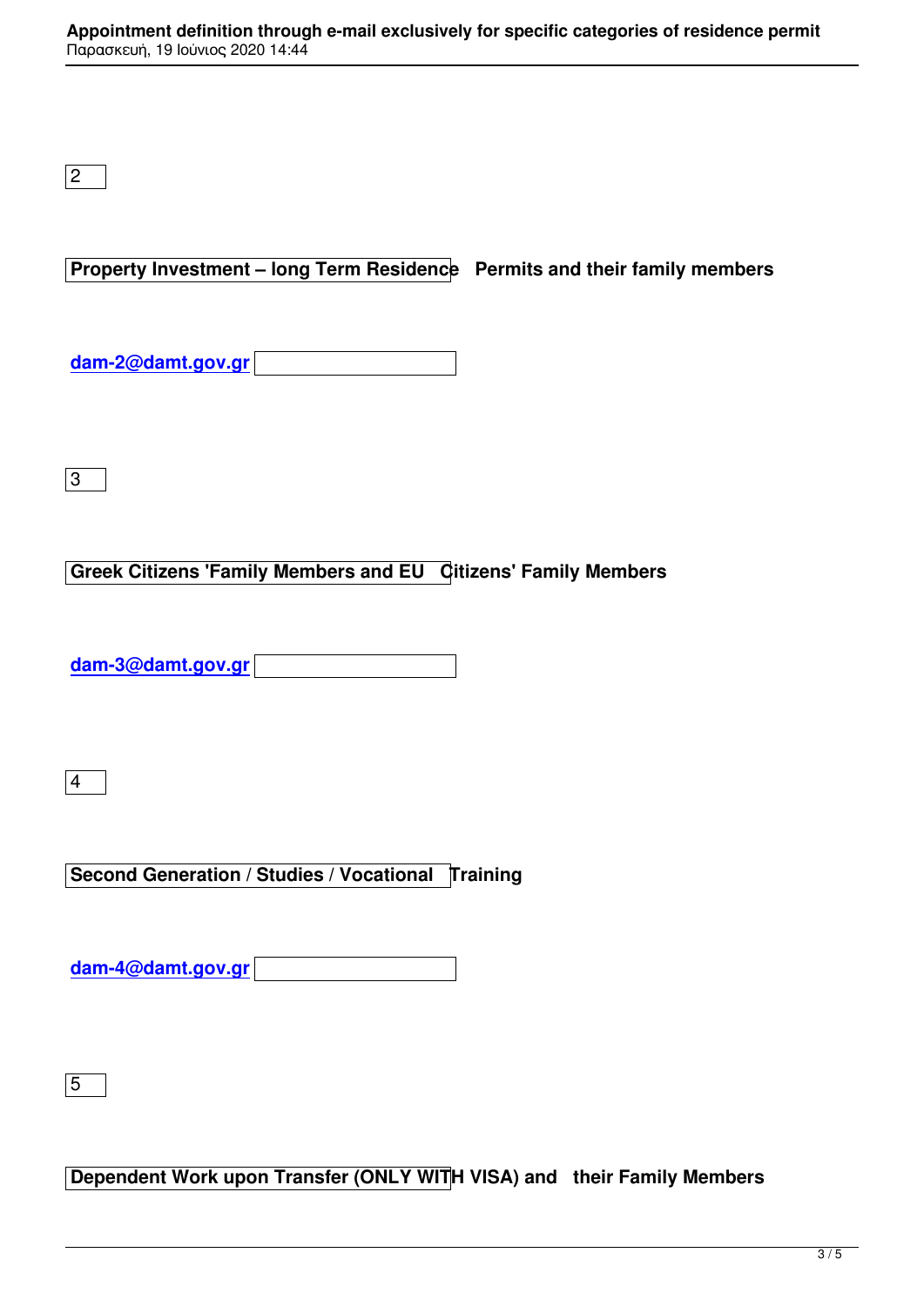| dam-5@damt.gov.gr |  |
|-------------------|--|
|                   |  |

6

**Special Certificates – Rejected Applications of legal residence** 

**dam-6@damt.gov.gr**

7

Reissues due to loss or theft and from a sticker (vignette) in an independent document due to pas

**dam-7@damt.gov.gr**

8

**Appointments for delivery of Residence Permits and Biometric Data collection will be made with the and Figure 20**